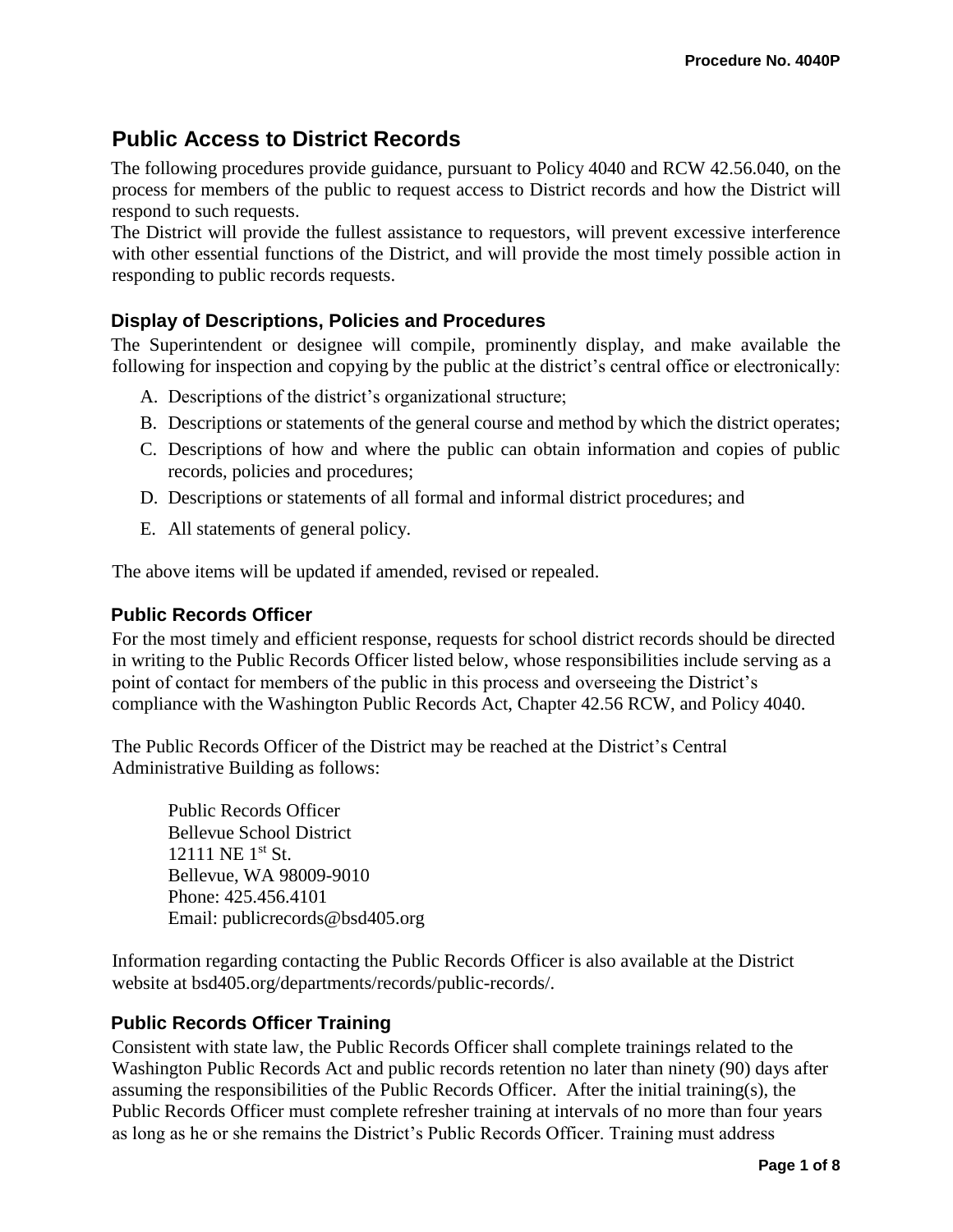particular issues related to the retention, production, and disclosure of electronic documents, including updating and improving technology information services.

# **Availability of Public Records**

## **Hours for Inspection**

Public records are available for inspection and copying by arrangement during normal business hours of the District, Monday through Friday, 8:00 a.m. to 4:30 p.m., excluding legal holidays. Records must be inspected at the offices of the District.

# **Organization of Records**

The District will maintain its records in a reasonable, organized manner and take reasonable actions to protect records from damage and disorganization. A requestor shall not take District records from District offices without the permission of the Public Records Officer or designee. During the inspection of records, a District employee will typically be present to protect records from damage or disorganization.

The District will also maintain a log of public records requests that have been submitted to and processed by the District. This log shall include, but not be limited to, the following information for each request: the identity of the requestor if provided, the date the request was received, the text of the original request, a description of the records produced in response to the request, a description of the records redacted or withheld and the reasons therefor, and the date of the final disposition of the request.

## **Information Online**

A variety of records and information are available on the District website. Requestors are encouraged to view the documents available on the website prior to submitting a records request.

# **Making a Request for Public Records**

# **Request to Public Records Officer**

Any person wishing to inspect or copy public records of the District may make the request in person during the District's normal office hours, or in writing by letter or email addressed to the Public Records Officer and including the following information:

- Name, address, telephone number, and email address of requestor;
- Identification of the public records adequate for the Public Records Officer or designee to locate the records; and
- The date the request is submitted to the District.

The District recommends using its Public Records Request Form when submitting a request for records. This form is available for use by requestors at the District's central office and online at bsd405.org/departments/records/public-records/.

#### **Identifiable Records**

A request under the Washington Public Records Act, Chapter 42.56 RCW and District Policy 4040 must seek an identifiable *record or identifiable records*. A request for all or substantially all of the records prepared, owned, used, or retained by the District is not a valid request for identifiable records. General requests for information from the District that do not seek identifiable records are also not covered by Policy 4040.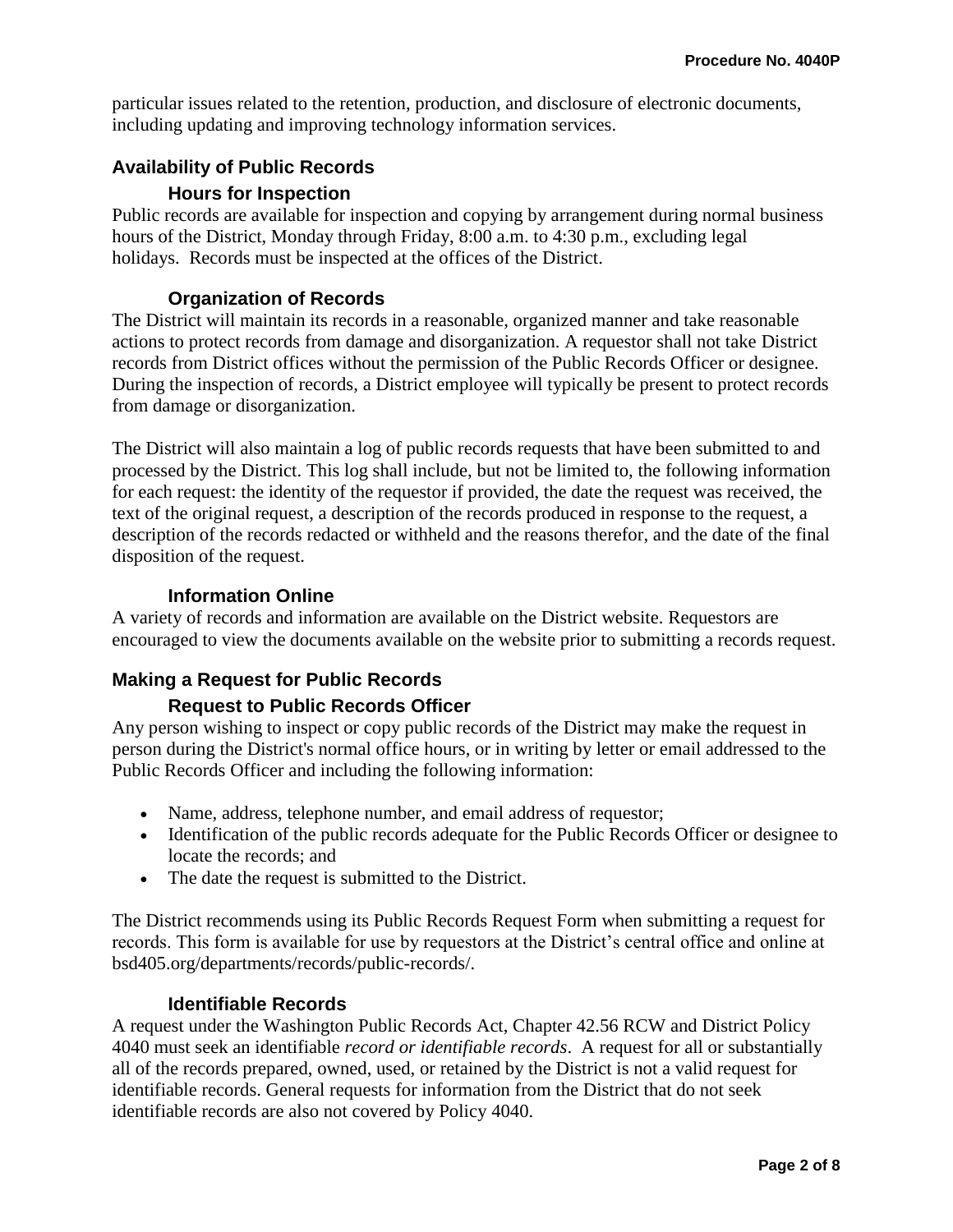## **Requesting Electronic Records**

The process for requesting electronic public records is the same as for requesting paper public records. However, to assist the District in responding to a request for electronic records, a requestor should provide specific search terms that will allow the Public Records Officer or designee to locate and assemble identifiable records responsive to the request.

#### **Creating New Records**

The District is not obligated by law to create a new record to satisfy a records request for information. The District may choose to create a record depending on the nature of the request and the convenience of providing the information in a new document, such as when data from multiple locations is requested and can be more easily combined into a single new record.

#### **Copies of Records**

If the requestor wishes to have copies of the records made instead of inspecting them, he or she shall make this clear in the request and make arrangements to pay for copies of the records or a deposit.

#### **Requests Not in Writing**

The Public Records Officer or designee may accept informal requests for public records by telephone or in person. To avoid any confusion or misunderstanding, however, requestors should be mindful that a request reduced to writing is always the preferred method. If the Public Records Officer or designee receives a request by telephone or in person, the Public Records Officer will confirm the District's understanding of the request with the requestor in writing before proceeding.

#### **Processing of Public Records Requests**

#### **Order of Processing Requests**

The District will typically process requests in the order received. However, requests may also be processed out of order if doing so allows more requests to be processed in the most efficient manner.

#### **Central Review**

Records requests not made to the Public Records Officer of the District will be promptly forwarded by building level administrators, program administrators, or other staff receiving the request to the Public Records Officer for processing.

#### **Five-Day Response**

Within five (5) business days of receipt of a request by the Public Records Office, the Public Records Officer will do one or more of the following:

- 1. Provide copies of the record(s) requested or make the record available for inspection—or, in the alternative, provide an internet address and link to the District's website where the specific record can be accessed (provided that the requestor has not notified the District that he or she cannot access the records through the internet); or
- 2. Acknowledge that the District has received the request and provide a reasonable estimate of the time it will require to respond; or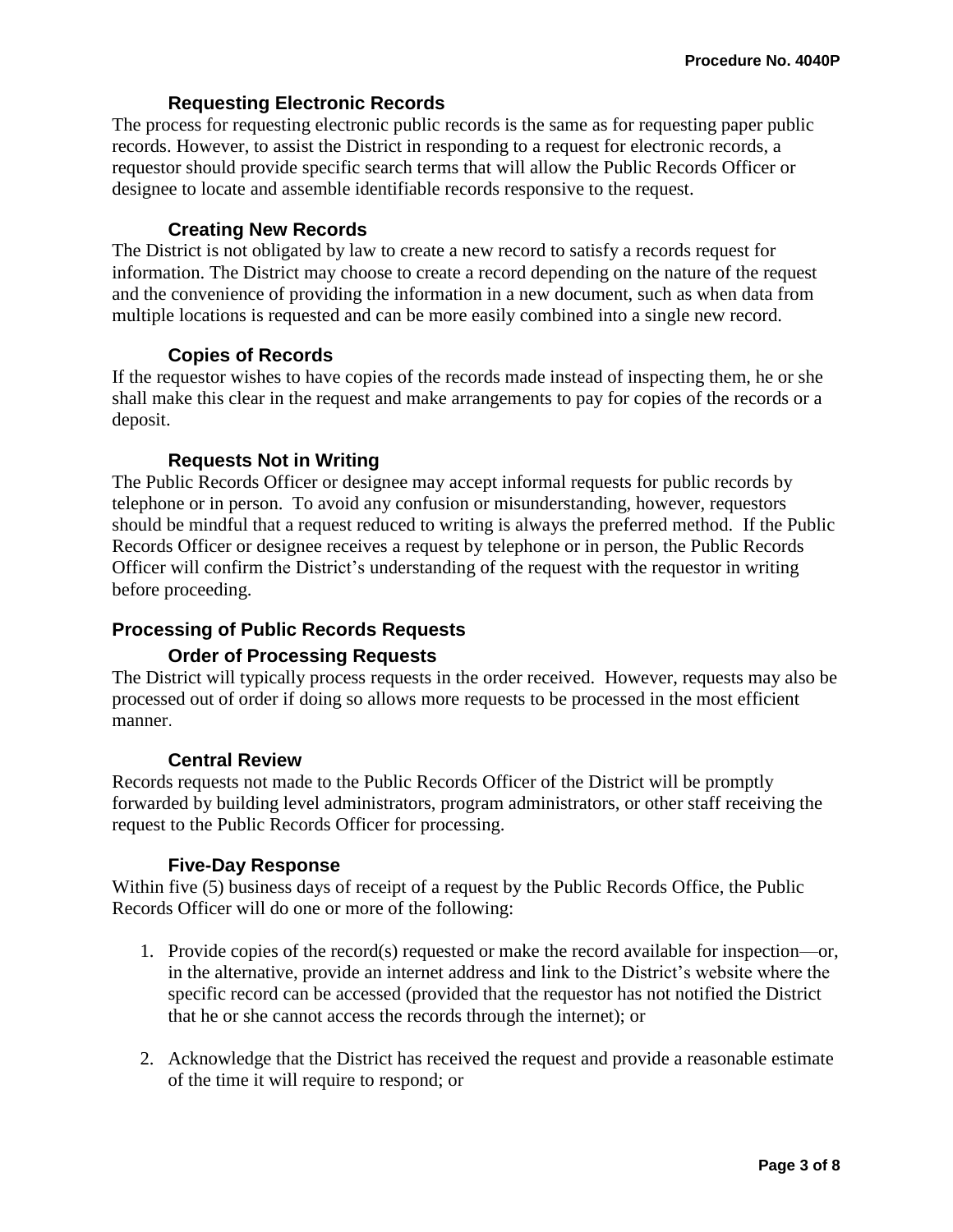- 3. Acknowledge that the District has received the request, and ask the requestor to provide clarification for a request that is unclear, while providing to the greatest extent possible a reasonable estimate of the time the District will require to respond to the request if it is not clarified; or
- 4. Deny the request (although no request will be denied solely on the basis that the request is overbroad).

If the requestor fails to respond to the District's request for clarification within 30 days and the entire request is unclear, the District may close the request and not further respond to it. If the requestor fails to respond to the District's request for clarification within 30 days, and part of the request is unclear, the District will respond to the portion of the request that is clear and may close the remainder of the request. In unusual circumstances, the District may also seek a court order enjoining disclosure pursuant to law.

The District may deny a bot request that is one of multiple requests from the requestor within a twenty-four hour period if the District establishes that responding to the multiple bot requests would cause excessive interference with the District's other essential functions. The District may deem a request to be a bot request when the District reasonably believes the request was automatically generated by a computer program or script.

If the District does not respond in writing within five business days of receipt of the request, the requestor should contact the Public Records Officer to determine the reason for the failure to respond.

#### **Purpose of Request**

The District may inquire into the purpose for which a record is requested and may use the answer to aid in gathering responsive records and determining whether the public has a legitimate interest in obtaining the information. However, a requester is not required to provide a purpose and the District may not decline to furnish the records solely because the requester refuses to furnish a purpose for the request.

#### **Protecting Rights of Others**

In the event that the requested records name, specifically pertain to, or may affect rights of others, the Public Records Officer may, prior to providing the records, give notice to such others. The notice may make it possible for the others to seek a court order to prevent or limit the disclosure. The notice to the affected persons may also include a copy of the request.

#### **Records Exempt from Disclosure**

Some records are exempt from disclosure, in whole or in part, under a specific exemption contained in Chapter 42.56 RCW or another statute which exempts or prohibits disclosure of specific information or records.

If the District believes that a record is fully exempt from disclosure and should be withheld, the Public Records Officer will state in writing the specific exemption (and statutory section) which applies and provide a brief explanation in writing of how the exemption applies to the record being withheld or redacted. This exemption and explanation will be provided to the requestor in narrative form, or in a withholding index or log.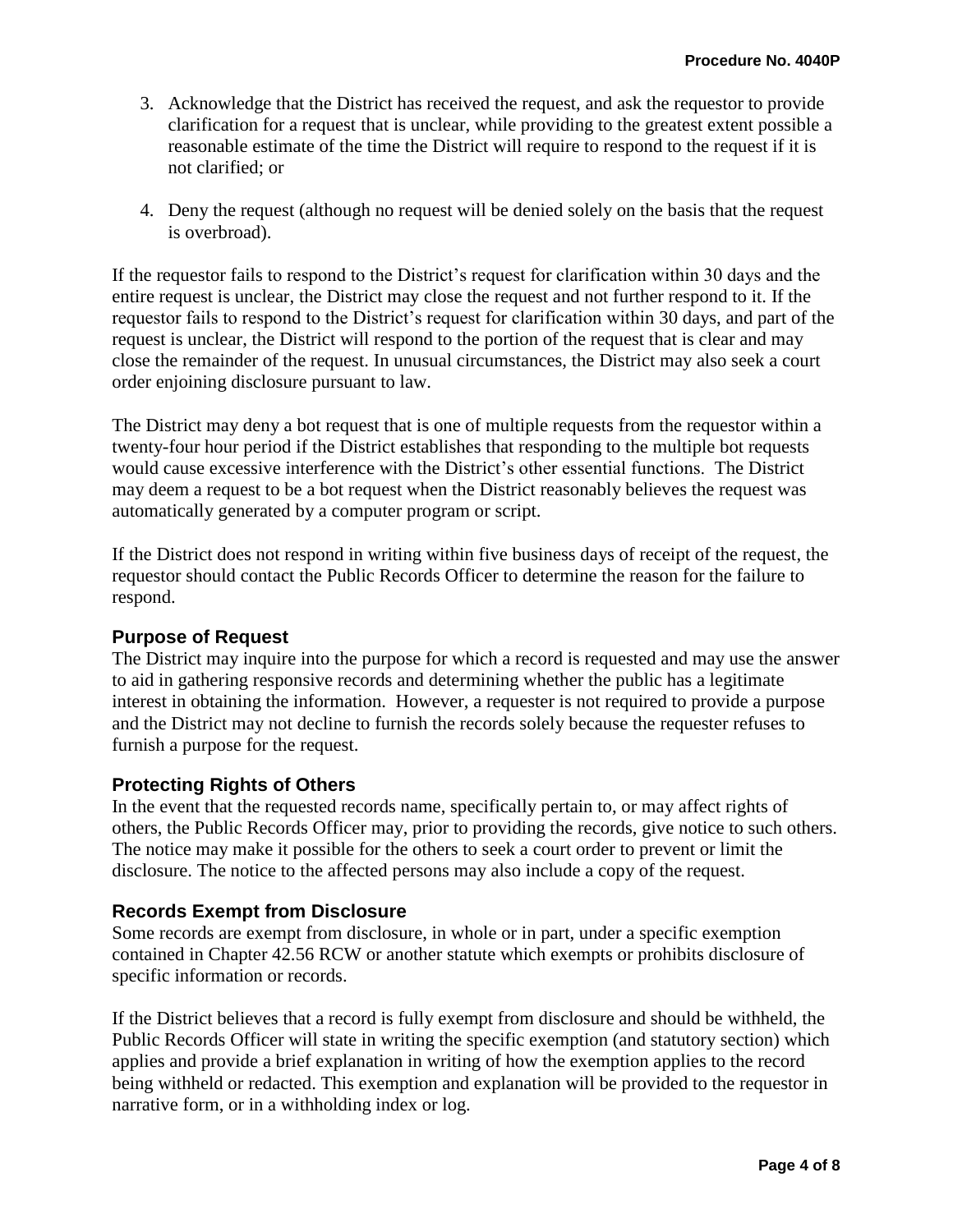If only a portion of a record is exempt from disclosure, but the remainder is not exempt, the Public Records Officer will redact the exempt portions, provide the nonexempt portions, and indicate in writing to the requestor why portions of the record are being redacted in narrative form, or in a withholding index or log.

### **List of Laws Exempting or Prohibiting Disclosure**

Pursuant to RCW 42.56.070(2), the District maintains a list of laws, other than those specifically listed in the Washington Public Records Act, Chapter 42.56 RCW, which may exempt disclosure of certain District records or portions thereof. The District's list includes but may not be limited to those set forth below. The District shall maintain and publish on its website a current list of such laws:

- The Family Educational Rights and Privacy Act (FERPA), 20 USC § 1232g (regarding student educational records);
- Washington State Student Education Records Law, RCW 28A.605.030;
- The Individuals with Disabilities Education Act (IDEA), 20 U.S.C. § 1400 et. seq. and 34 C.F.R. Part 300 (protecting the confidentiality of personally identifying information contained in student records of students with disabilities);
- Privileged communications and attorney work product, such as set forth in Chapter 5.60 RCW;
- Criminal Records Privacy Act (CRPA), Chapter 10.97, RCW;
- Information on students receiving free or reduced lunch, 42 USC  $\S$  1758(b)(6);
- Health Insurance Portability and Accountability Act (HIPAA), 45 CFR parts 160-164 (regarding health care information privacy and security);
- Abuse of Children Protection and Procedure, RCW 26.44.010; RCW 26.44.030(9);
- Notification of Juvenile Offenders, RCW 13.04.155(3);
- Examination question for teachers or pupils prior to the examination, RCW 28A.635.040;
- Public Law 98-24, Section 527 of the Public Health Services Act, 41 USC § 290dd-2 (confidentiality of alcohol and drug abuse patient records);
- United States and Washington Constitutional provisions including, but not limited to, the right of privacy and freedom of association.

In addition to these exemptions, RCW 42.56.070(8) prohibits providing access to lists of individuals requested for commercial purposes, and the District may not do so unless specifically authorized or directed by law.

The above list is for informational purposes only and is not intended to cover all possible exemptions from the public records law. The above list includes only exemptions which may be in addition to those set forth in Chapter 42.56 RCW. Under appropriate circumstances, the District may rely upon other legal exemptions which are not set forth above or contained within the public disclosure law.

#### **Inspection of Records**

Consistent with other demands, and without unreasonably disrupting District operations, the District shall promptly provide for the inspection of nonexempt public records. No member of the public may remove a document from the viewing area without the permission of the Public Records Officer, nor may he or she disassemble or alter any document. The requestor shall indicate which documents he or she wishes the District to copy. There is no cost to inspect District records.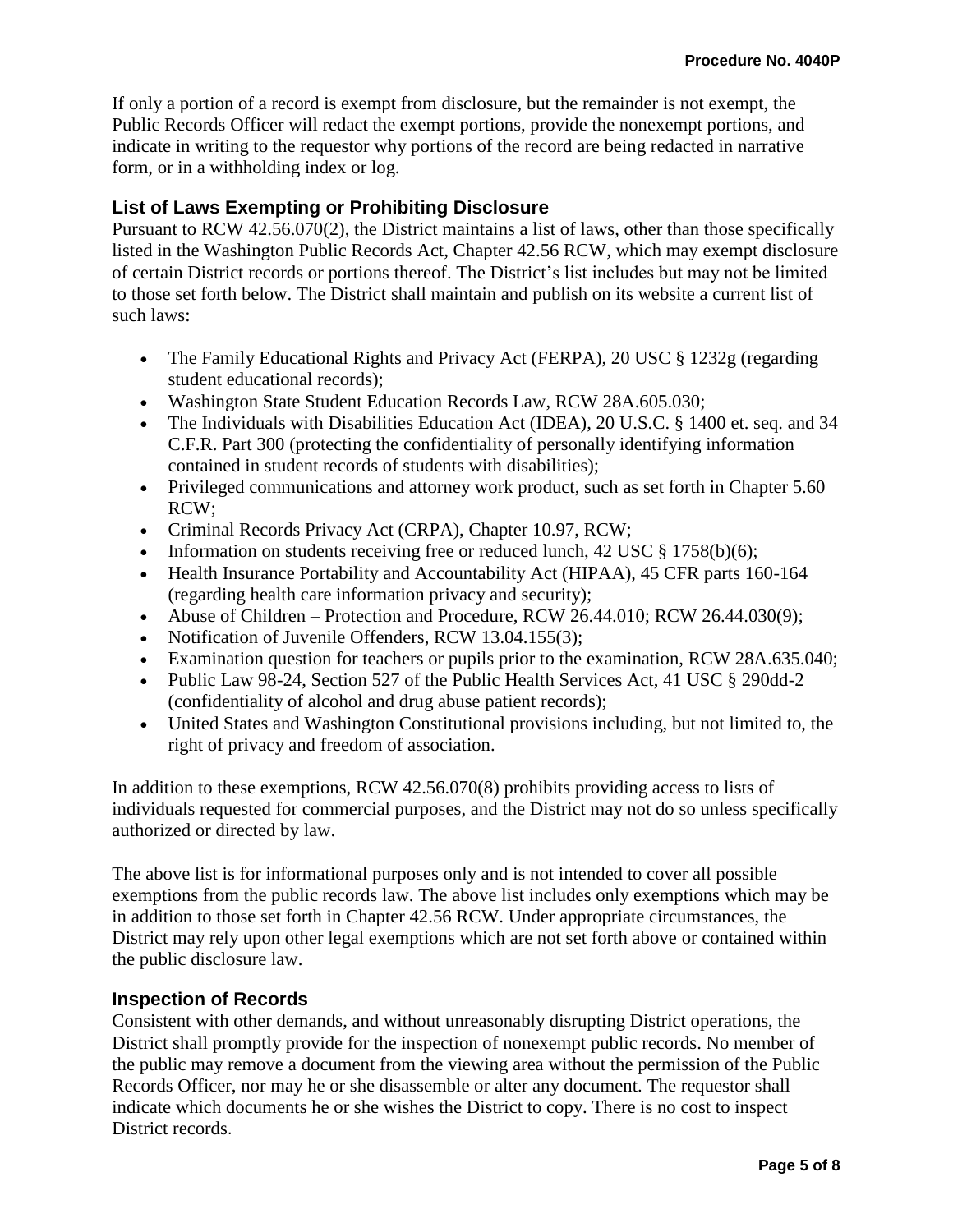# **Providing Copies of Non-Electronic Records**

After inspection is complete, the Public Records Officer or designee shall make the requested copies or arrange for copying.

## **Providing Electronic Records**

When a requestor requests records in an electronic format, the Public Records Officer or designee will provide the nonexempt records or portions of such records that are reasonably locatable in an electronic format that is used by the District and is generally commercially available, or in a format that is reasonably translatable from the format in which the District keeps the record.

## **Providing Records in Installments**

When the request is for a large number of records, the Public Records Officer or designee has the right to provide access for inspection and copying in installments. If, within thirty (30) days, the requestor fails to inspect the entire set of records or one or more of the installments, the Public Records Officer or designee may stop searching for the remaining records and close the request as discussed further below.

## **Completion of Inspection**

When the inspection of the requested records is complete and all requested copies are provided, the Public Records Officer or designee will indicate that the District has completed a diligent search for the requested records and made any located nonexempt records available for inspection.

#### **Closing Withdrawn or Abandoned Request**

The requestor must claim or review the assembled records within thirty (30) days of the District's notification to him or her that the records are available for inspection or copying. The District should notify the requestor in writing of this requirement and inform the requestor that he or she should contact the District to make arrangements to claim or review the records. If the requestor or a representative of the requestor fails to claim or review the records within the thirty-day period or make other arrangements, the District may close the request and refile the assembled records.

When the requestor either withdraws the request or fails to fulfill his or her obligations to inspect the records or pay the deposit or final payment for the requested copies, the Public Records Officer will close the request and indicate to the requestor that the District has closed the request.

#### **Later Discovered Documents**

If, after the District has informed the requestor that it has provided all available records, the District becomes aware of additional responsive documents existing at the time of the request, it will promptly inform the requestor of the additional documents and provide them.

# **Costs of Providing Records, Waiver of Costs, and Agreements regarding Costs Statutory default costs**

The District has determined it will not calculate actual costs for copying records for the reasons set forth in Policy 4040. The District will apply the fees and costs as authorized in RCW  $42.56.120$  and as published in the agency's fee schedule. The fee schedule is set forth below, is available at the Public Records Office, and will be posted on the District's website.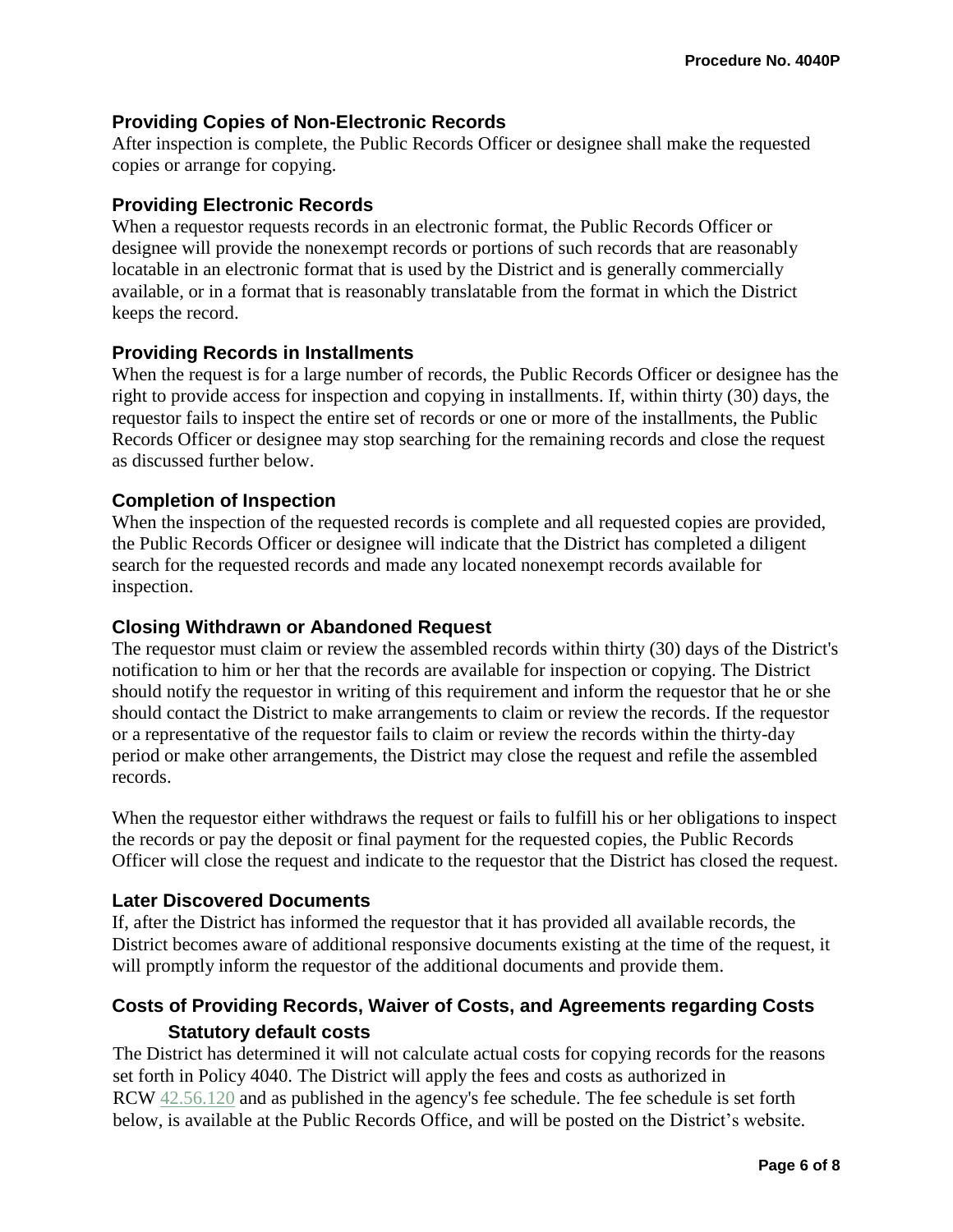# **Cost for Printed Copies**

The cost of providing photocopies of paper records or printed copies of electronic records is 15 cents per page. The District may provide in paper form records that are stored in paper form.

#### **Cost for Electronic Records**

The cost for providing electronic records is:

1. Ten cents per page for public records scanned into an electronic format or for the use of District equipment to scan the records;

2. Five cents per each four electronic files or attachment uploaded to email, cloud-based data storage service, or other means of electronic delivery;

3. Ten cents per gigabyte for the transmission of public records in an electronic format or for the use of District equipment to send the records electronically; and 4. The actual cost of any digital storage media or device provided by the District.

#### **Flat fee alternative**

Alternatively, if the District determines and documents that the fees allowed under this procedure are clearly equal to, or more than, two dollars, the District may instead charge a flat fee of two dollars to provide the records. If the District charges a flat fee for the first installment, the District will not charge an additional flat fee or a per page fee for any subsequent installments.

# **Customized Service Charge**

A customized service charge may be imposed if the District estimates that the request would require the use of information technology expertise to prepare data compilations, or to provide customized electronic access services when such compilations and customized access services are not used by the District for other District purposes. The customized service charge may reimburse the District up to the actual cost of providing the services in this paragraph.

The District will not assess a customized service charge unless it has notified the requestor of the customized service charge to be applied to the request, including an explanation of why the customized service charge applies, a description of the specific expertise, and a reasonable estimate cost of the charge. The notice will also provide the requestor the opportunity to amend his or her request in order to avoid or reduce the cost of a customized service charge. The customized service charge shall be in addition to the above fees for copies.

# **Costs of mailing**

The District will also charge actual costs of mailing, including the cost of the shipping container or envelope and the actual postage or delivery charge.

#### **Waiver, Alternate Fee Arrangement**

The Public Records Officer may waive any charge assessed for a request. The Public Records Officer shall waive fees associated with a request under the following circumstances: a) a student enrolled in the District requests records in connection with a research project assigned in a District course; b) a requestor states a financial hardship; and c) the cost of processing payments exceeds the costs associated with the request. On behalf of the District, the Public Records